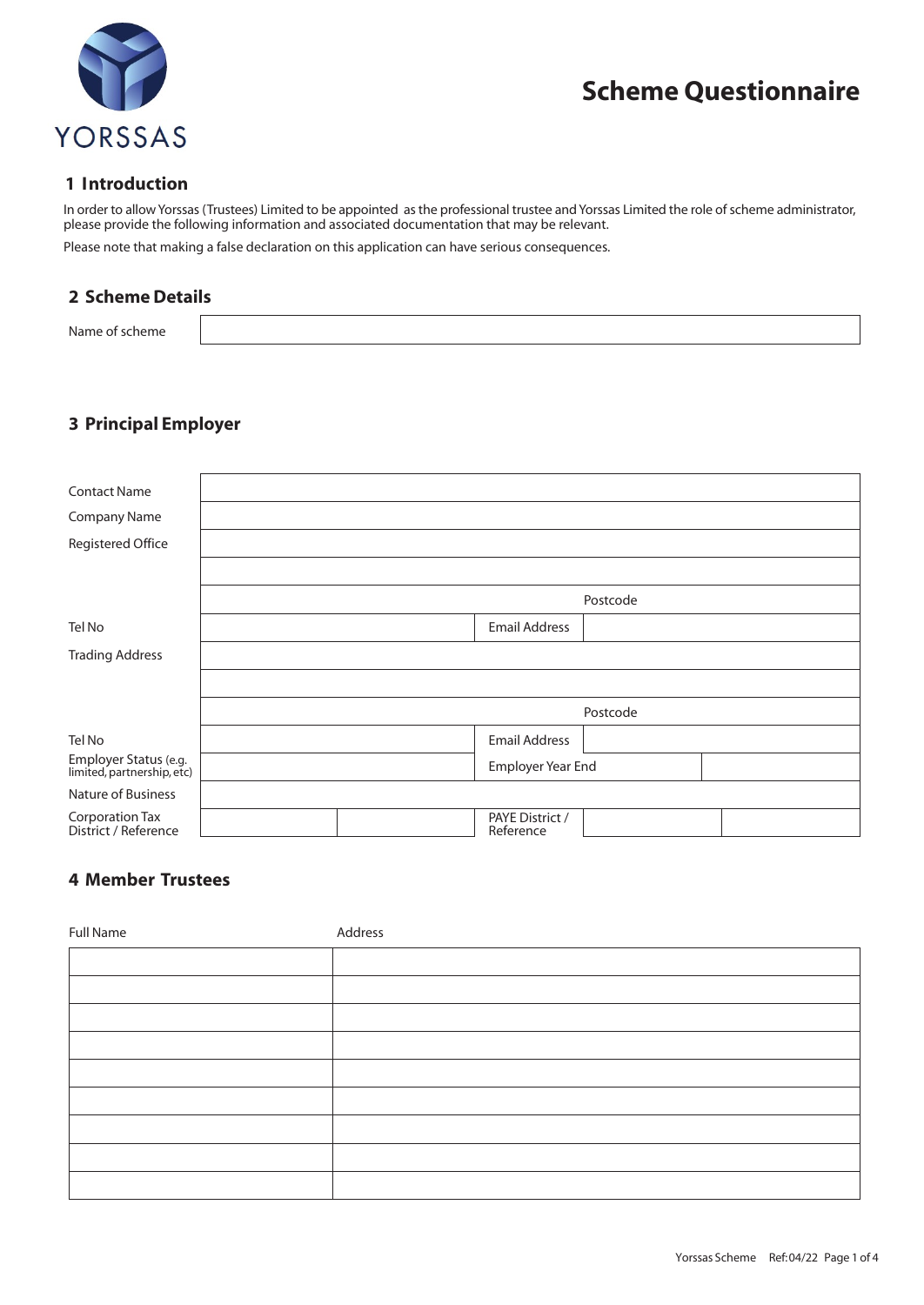## **5 Non Member Trustees**

| <b>Full Name</b> | Address |
|------------------|---------|
|                  |         |
|                  |         |
|                  |         |
|                  |         |
|                  |         |
|                  |         |

# **6 Trustee Bank Account to be opened with?**

| <b>Bank Name</b>    |                      |
|---------------------|----------------------|
| <b>Bank Address</b> |                      |
|                     |                      |
|                     | Postcode             |
| Tel No              | <b>Email Address</b> |
| <b>Contact Name</b> |                      |

# **7 Additional Information**

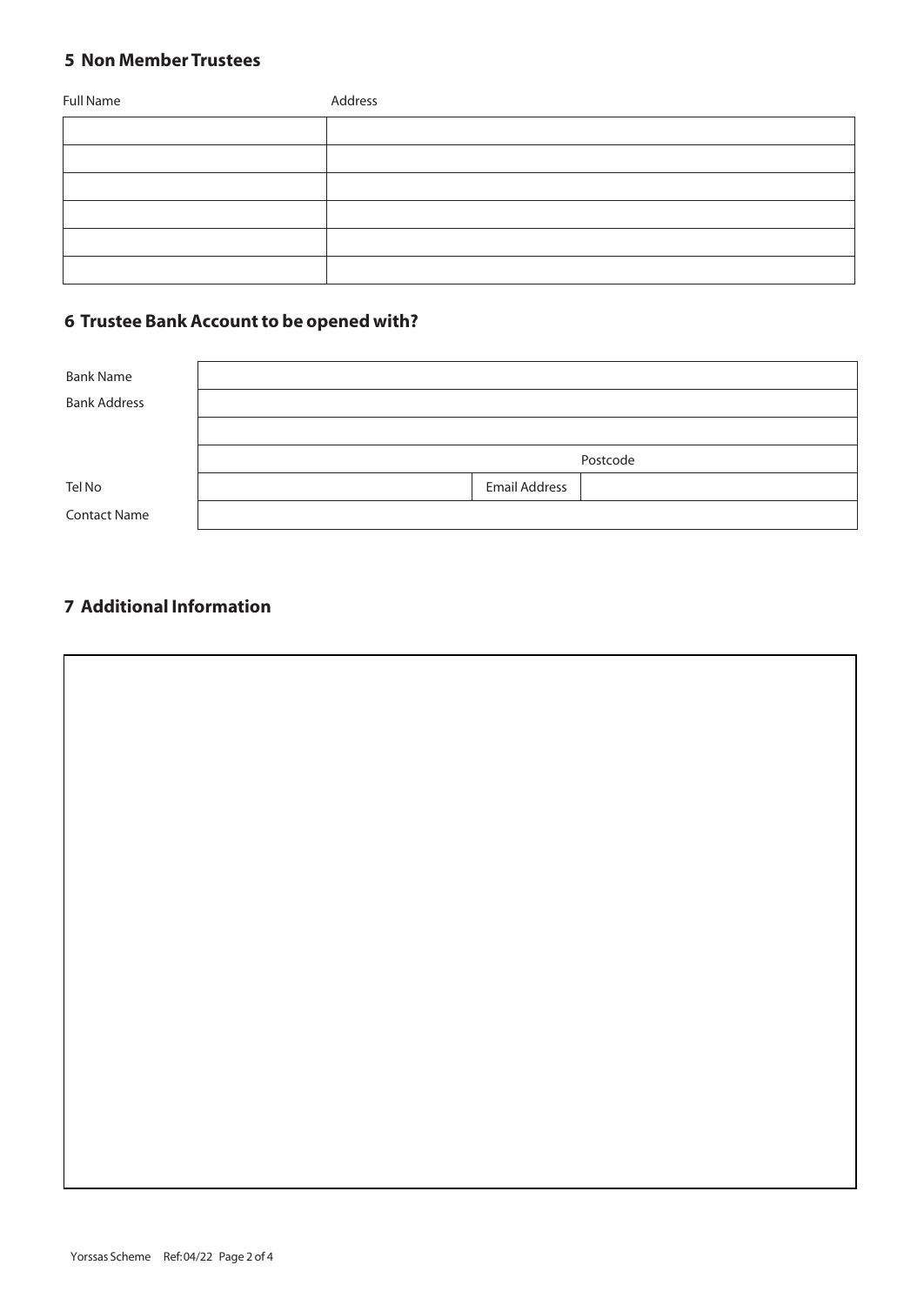# **8 Professional Appointments**

#### **Actuarial Adviser**

| Company Name<br>Address |                      |          |
|-------------------------|----------------------|----------|
|                         |                      | Postcode |
| Tel No                  | <b>Email Address</b> |          |
| <b>Contact Name</b>     |                      |          |

#### **Independent Financial Adviser to Scheme**

| <b>Company Name</b><br>Address                                                  |                                                                            |   |                         |               |                  |
|---------------------------------------------------------------------------------|----------------------------------------------------------------------------|---|-------------------------|---------------|------------------|
|                                                                                 |                                                                            |   |                         | Postcode      |                  |
| Tel No                                                                          |                                                                            |   | <b>Email Address</b>    |               |                  |
| <b>Contact Name</b>                                                             |                                                                            |   |                         |               |                  |
| Regulated by                                                                    |                                                                            |   | Authorisation<br>Number |               |                  |
|                                                                                 | Will the IFA be appointed to act as the Investment Adviser?                |   |                         |               | Yes<br><b>No</b> |
|                                                                                 | Do you wish your financial Adviser to receive remuneration from your SSAS? |   |                         |               | No<br>Yes        |
| Remuneration                                                                    | Initial (Set Up)                                                           | £ | or                      | $\frac{0}{0}$ |                  |
|                                                                                 | <b>Additional Funds</b>                                                    | £ | or                      | $\%$          |                  |
|                                                                                 | Annual                                                                     | £ | or                      | $\%$          |                  |
|                                                                                 | Any annual fee must be submitted by an invoice                             |   |                         |               |                  |
| <b>Accountant (Principal Employer)</b>                                          |                                                                            |   |                         |               |                  |
| Company Name                                                                    |                                                                            |   |                         |               |                  |
| <b>Address</b>                                                                  |                                                                            |   |                         |               |                  |
|                                                                                 |                                                                            |   |                         | Postcode      |                  |
| Tel No                                                                          |                                                                            |   | <b>Email Address</b>    |               |                  |
| <b>Contact Name</b>                                                             |                                                                            |   |                         |               |                  |
| <b>Additional Participating Employer</b>                                        |                                                                            |   |                         |               | No<br>Yes        |
| Is any employer, other than the principal employer, to participate in the SSAS? |                                                                            |   |                         |               |                  |
| If yes, please complete the following :-                                        |                                                                            |   |                         |               |                  |
| <b>Company Name</b>                                                             |                                                                            |   |                         |               |                  |
| Registered Office                                                               |                                                                            |   |                         |               |                  |
|                                                                                 | Postcode                                                                   |   |                         |               |                  |
| Tel No                                                                          |                                                                            |   | <b>Email Address</b>    |               |                  |
| <b>Trading Address</b>                                                          |                                                                            |   |                         |               |                  |

|                                                                                  | Postcode |                              |  |  |  |
|----------------------------------------------------------------------------------|----------|------------------------------|--|--|--|
| Tel No                                                                           |          | <b>Email Address</b>         |  |  |  |
| Employer Status (e.g.<br>limited, partnership, etc)<br><b>Nature of Business</b> |          | Employer Year End            |  |  |  |
|                                                                                  |          |                              |  |  |  |
| Corporation Tax<br>District / Reference                                          |          | PAYE District /<br>Reference |  |  |  |